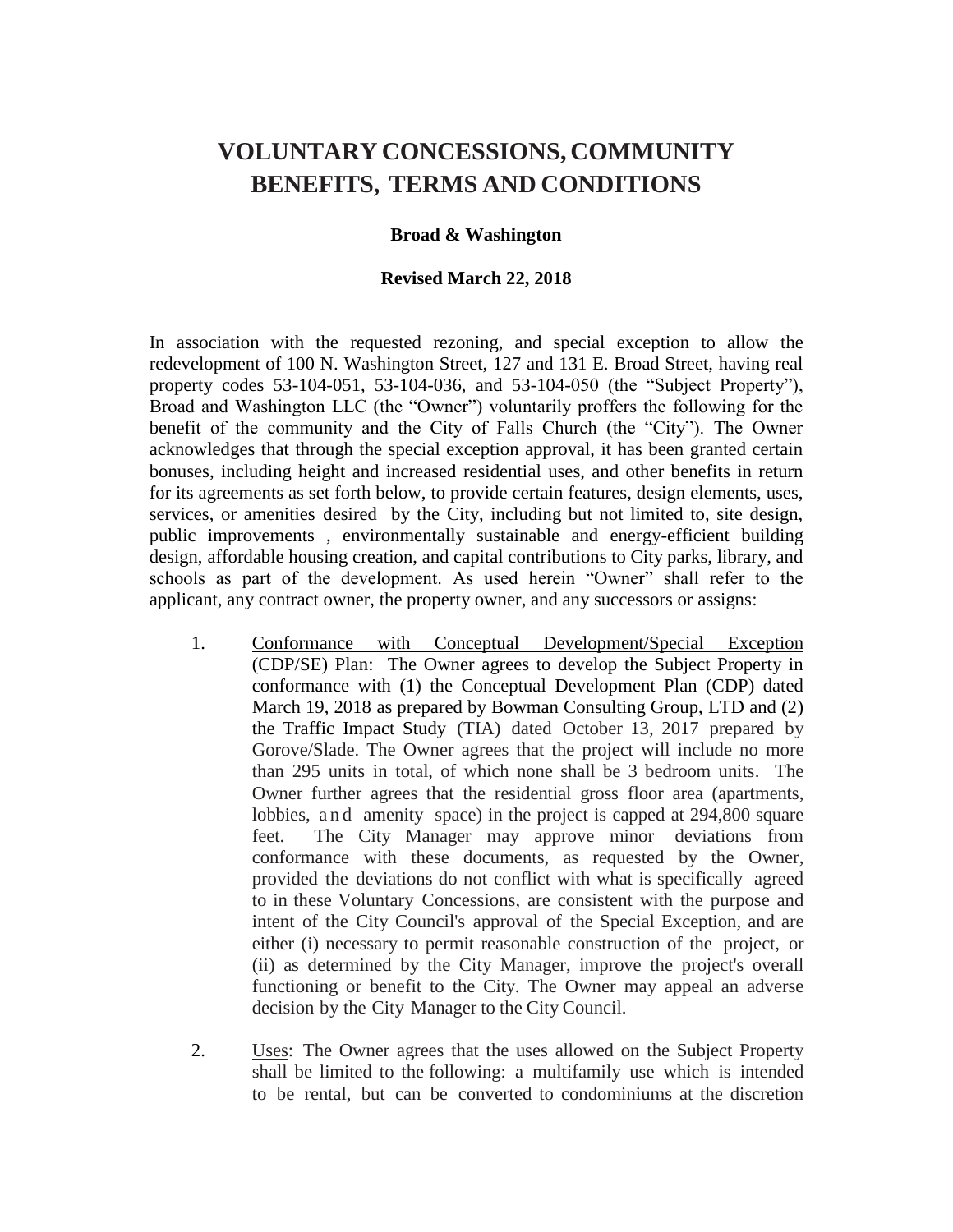of the Owner, an office use, and ground floor uses as described below.

i. Office. The proposed office use shall be constructed concurrent with the proposed multi-family and ground floor components of the project, with core and shell construction completed prior to issuance of the first occupancy permit for residential uses. Up to 5,000 square feet of the office building's top floor may be utilized for restaurant uses, retail uses, or other non-prohibited uses. The Owner may utilize the plaza level of the office for additional retail and restaurant uses.

## ii. Ground Floor Uses.

- i. Retail Plan. The Owner shall provide the following ground floor uses:
	- 1. A minimum of 10,000 square feet of ground floor space shall be reserved exclusively for restaurant use. The Owner anticipates a variety of restaurant types, including, but not limited to, full service, sit-down restaurants, more casual restaurants, and bakery/cafés.
	- 2. A minimum of 6,000 square feet of specialty grocery use, subject to the below conditions. If, despite diligent pursuit by the Owner, a specialty grocery store lease is not signed within 2 years after approval of this Special Exception or a specialty grocery store ceases to operate after obtaining an occupancy permit, then the 6,000 square feet of space reserved for specialty grocery use may be used for restaurant use or retail sales use as allowed under the Voluntary Concesssions.
	- 3. A minimum of 5,000 square feet of ground floor space of community theater use. If a community theater use is not established within six (6) months after issuance of the first residential certificate of occupancy or if a community theater use ceases to operate after obtaining an occupancy permit, then the 5,000 square feet may be utilized for any non-Prohibited use.
	- 4. A maximum of 4,500 square feet of ground floor space shall be reserved exclusively for retail sales use. The Owner anticipates, but is not limited to, focusing on retail apparel, a bookstore, boutique clothing or designer glasses/jewelry uses with this space.
	- 5. The Owner may redistribute up to 10% of the ground floor area between the uses in this Voluntary Concession 2(ii) in its sole discretion. The Owner may redistribute an amount of reserved floor area above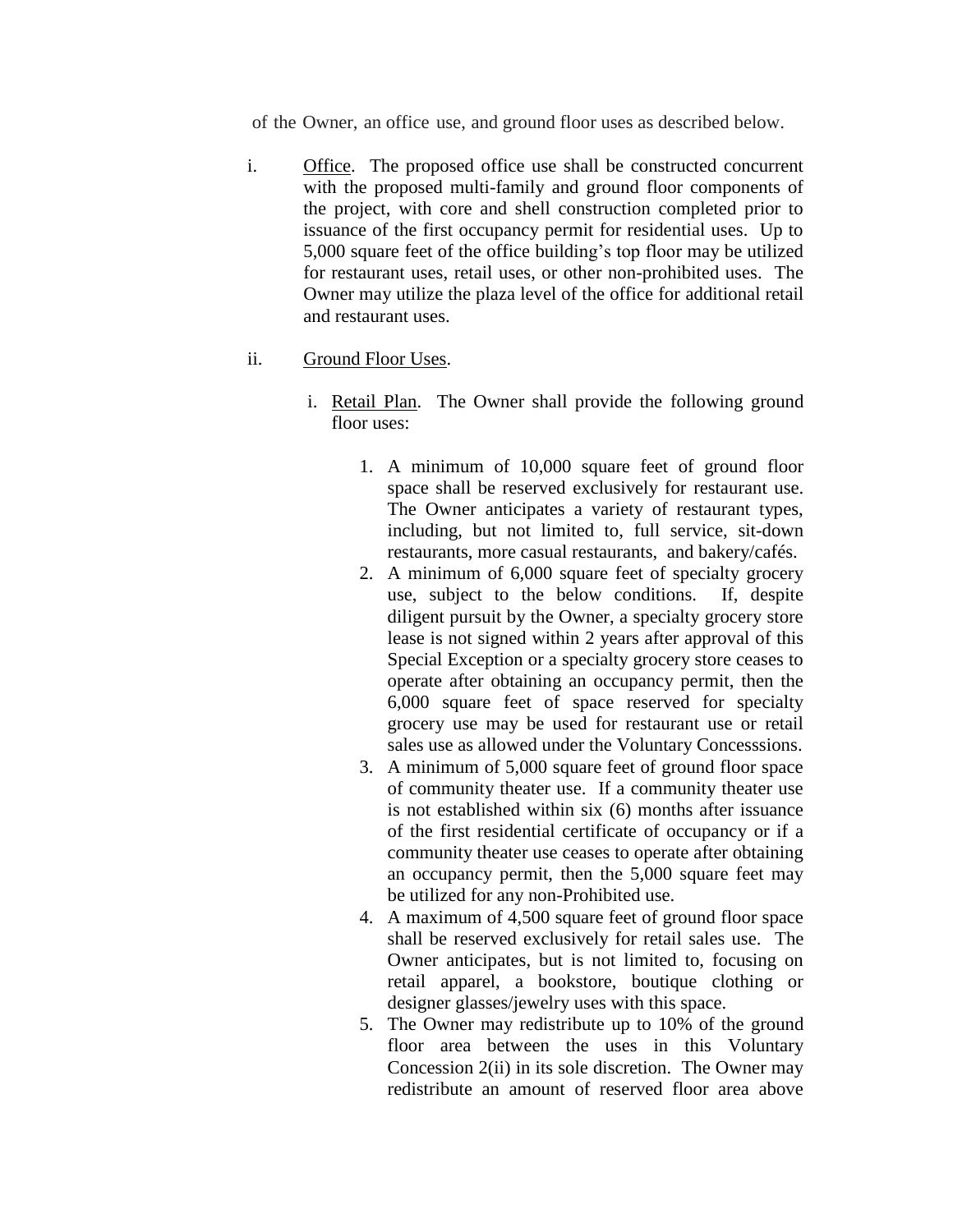10% between the uses in this Voluntary Concession 2(ii) with consent of the City Manager or on an appeal of the City Manager's decision to the City Council.

- ii. Prohibited. The following uses shall be prohibited in the ground floor of the proposed building:
	- 1. Public buildings and facilities
	- 2. Hotels, motels
	- 3. Business and professional offices, including medical and dental
	- 4. Clinics
	- 5. Offices for medical, dental and optical laboratories and offices for operations devoted exclusively to scientific research
	- 6. Offices for tax preparation or insurance sales
	- 7. Real estate offices
	- 8. Inns, bed and breakfasts
	- 9. Group homes permitted by Section 48-486(10)
	- 10. Parking lots
	- 11. Self-service laundries
	- 12. Laundry and dry cleaning depots
	- 13. Shoe repair shops
	- 14. Barbershops and beauty salons
	- 15. Studios, including yoga
	- 16. Antique shops
	- 17. Mortuaries
	- 18. Adult uses
	- 19. Any drug paraphernalia establishment
	- 20. Amusement arcade, as a principal or accessory use
	- 21. Laundry and dry cleaning establishments
	- 22. Satellite television antenna or ground-mounted conventional television or radio antenna
	- 23. The preparation, processing, assembling of electronic devices and equipment, including computer systems, communication systems, security systems, fire protection systems, control systems and the like
	- 24. Drive-thru or drive-through facility
	- 25. Temporary shelters
	- 26. Auction house
	- 27. Flea market
	- 28. Blood bank
	- 29. Car wash
	- 30. Rental car offices or sales
	- 31. Car dealerships
- 3. Ground Floor Design Requirements: The Owner agrees that the following design standards shall be met for all retail space identified as part of the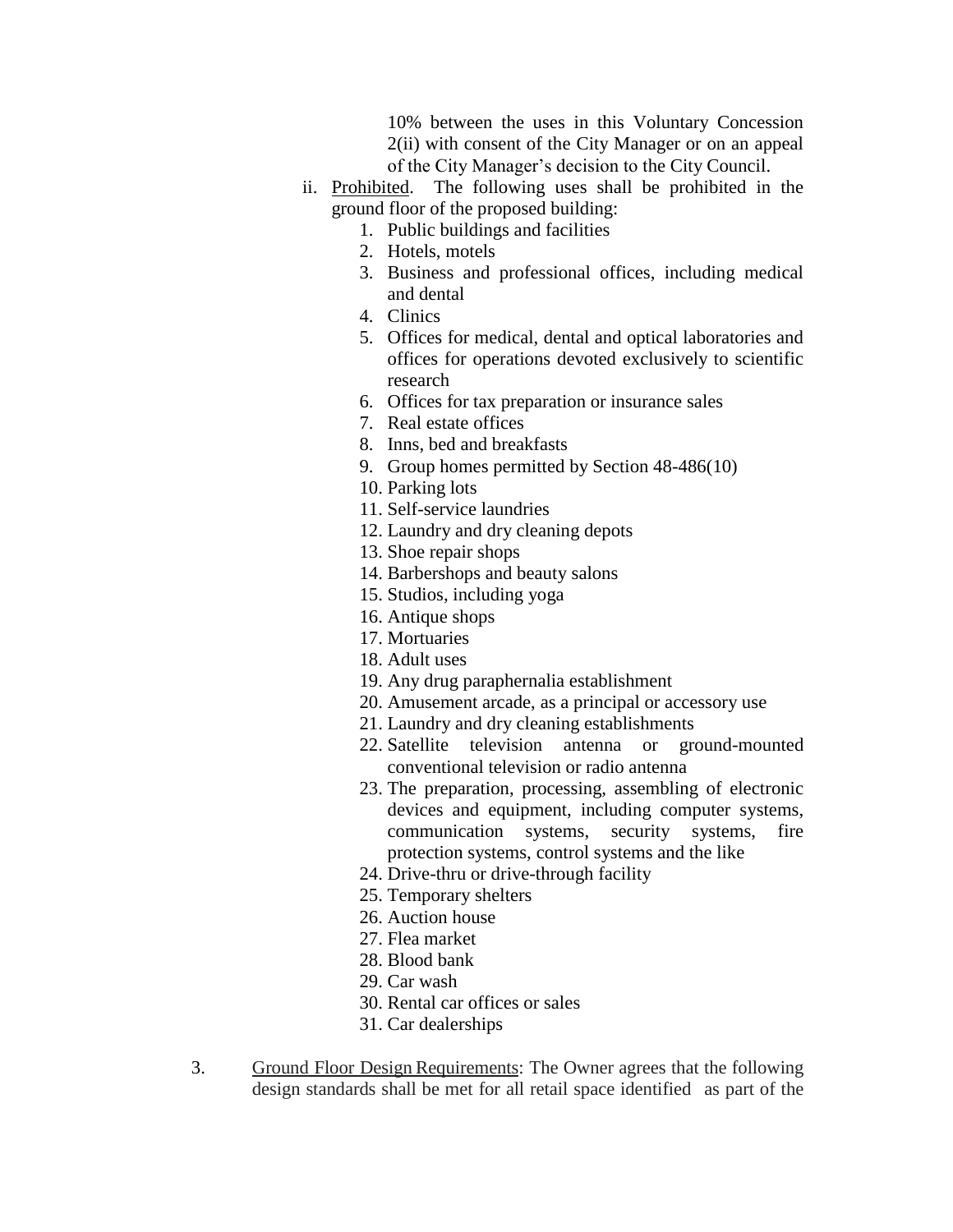GLA in the project:

- i. Retail ceiling heights: the ground floor retail spaces shall be constructed with a minimum interior ceiling height in at least 85% of the retail space (measured "slab to slab") of 16 feet in height.
- ii. The Owner agrees that the ground floor retail or other ground floor commercial space wall fronting E. Broad Street or N. Washington Street shall have an average 70% transparency (meaning a clear view from the outside to the interior space and activity and not obstructed by drapes or blinds, or by any other window coverings) for the area of any wall facing said streets that is between three (3) feet and eight (8) feet above grade. This provision is not intended to prohibit merchandise displays that are viewed from the street within the transparency area or restaurants that utilize blinds or curtains to intermittently shade customers from unwelcomed sunlight. The transparency requirements shall not apply to any theater use.
- iii. The Owner agrees that all retail businesses that front E. Broad Street and N. Washington Street shall have retail storefront entrances that provide retail customers ingress and egress to and from the adjacent street.
- iv. At least 10,000 square feet of ground floor space shall have access to a ventilation shaft through the roof that meets all City Building Code requirements for restaurant use. Such access shall be provided prior to issuance of a certificate of occupancy for ground floor restaurant spaces.
- v. Any exterior vents on the façade shall be painted to match the color of the surrounding material.
- vi. Prior to issuance of the first certificate of occupancy for ground floor uses, the Owner shall build out the ground floor retail spaces with at a minimum HVAC, electric rough in, plumbing rough in, storefront doors and windows along E. Broad Street, sprinkler and fire alarm rough-in, and a rear door.
- 4. Architectural Design. The architectural design and building materials shall be in general conformance with the illustrative elevations included in the special exception application, but may be modified by the Applicant as part of final engineering and building design, provided that such modifications provide an equivalent quality of design and materials, subject to approval by the Planning Commission with recommendation by the Architectural Advisory Board.
- 5. Pedestrian Improvements
	- i. Streetscape:
		- i. The Owner shall construct streetscape improvements along E. Broad Street, N. Washington Street, and Lawton Street in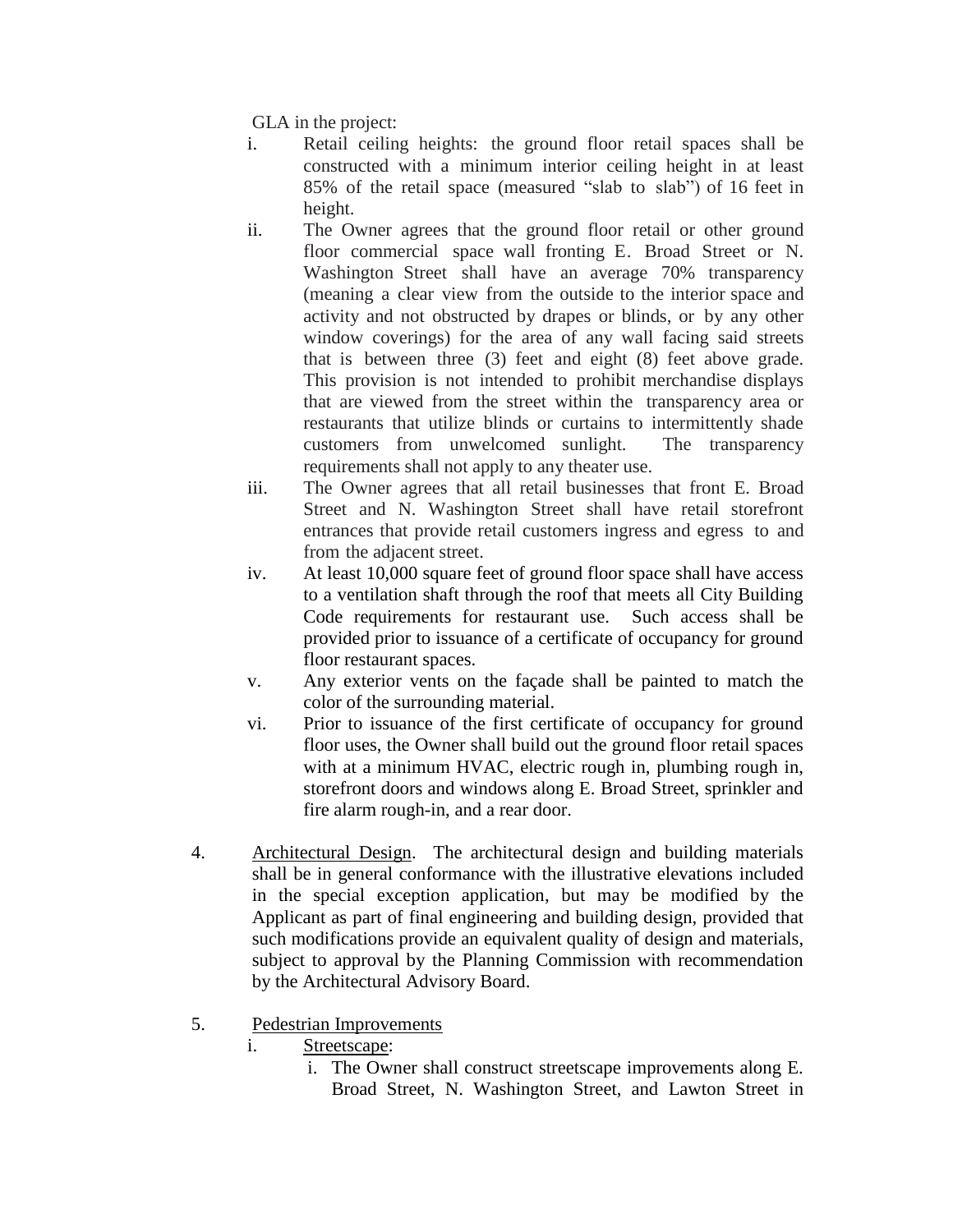conformance with the City of Falls Church's adopted Streetscape Standards adopted March 13, 2017.

- ii. The Owner agrees to maintain the streetscape improvements (excluding maintenance of and cost of electricity for City standard streetlights) constructed as part of this project as long as the project remains. The terms of such maintenance responsibilities will be set forth in a Streetscape Maintenance Agreement to be negotiated between the Owner and the City, which agreement will be finalized, approved by the City Manager, and executed by the Owner prior to issuance of a Certificate of Occupancy for any occupiable space in the project.
- iii. The Owner agrees to provide two, 2" empty conduits for fiber optic cable, for use by the City, to run under the West Broad Street and North Washington Street sidewalks and crosswalks constructed by the Owner.
- iv. The Owner shall install an exterior electrical outlet (quad outlet) and exterior water bib every 100 linear feet along N. Washington Street and E. Broad Street along the building face.
- ii. Bus Stop: The Owner shall construct bus stops including shelters with appropriate signage and landing pad amenities at locations generally shown on the CDP, but with the final location to be determined in coordination with the City Manager as being consistent with the City's Bus Stop & Shelter Plan during Site Plan approval. The bus stop design and amenities shall be included in the Site Plan approval, and will be in conformance with the City's adopted Bus Stop & Shelter Plan, which provides specifications and target locations for such bus stops. The shelter shall include conduit and electrical service to allow for installation of a real time bus information sign. The Owner further agrees that, in lieu of building the shelters, and at the discretion of City, the Owner shall pay the City \$30,000 prior to the issuance of building permits for the project, as its contribution toward a bus shelter elsewhere in the City.
- iii. Crosswalks.
	- i. The Owner agrees to construct ADA-compliant pedestrian crosswalks between the existing curb lines at the E. Broad Street and N. Washington Street intersection as shown on Sheet C4.0 of the CDP as "PROPOSED BRICK CROSSWALK UPGRADE". If at the time of site plan submission the City determines that redesign of the E. Broad Street and N. Washington Street intersection is desired, the Owner may escrow \$75,000 with the City in lieu of providing the crosswalks contemplated in the Voluntary Concession.
	- ii. The Owner agrees to construct an ADA-compliant pedestrian crosswalk at Lawton Street as shown on Sheet C4.0 of the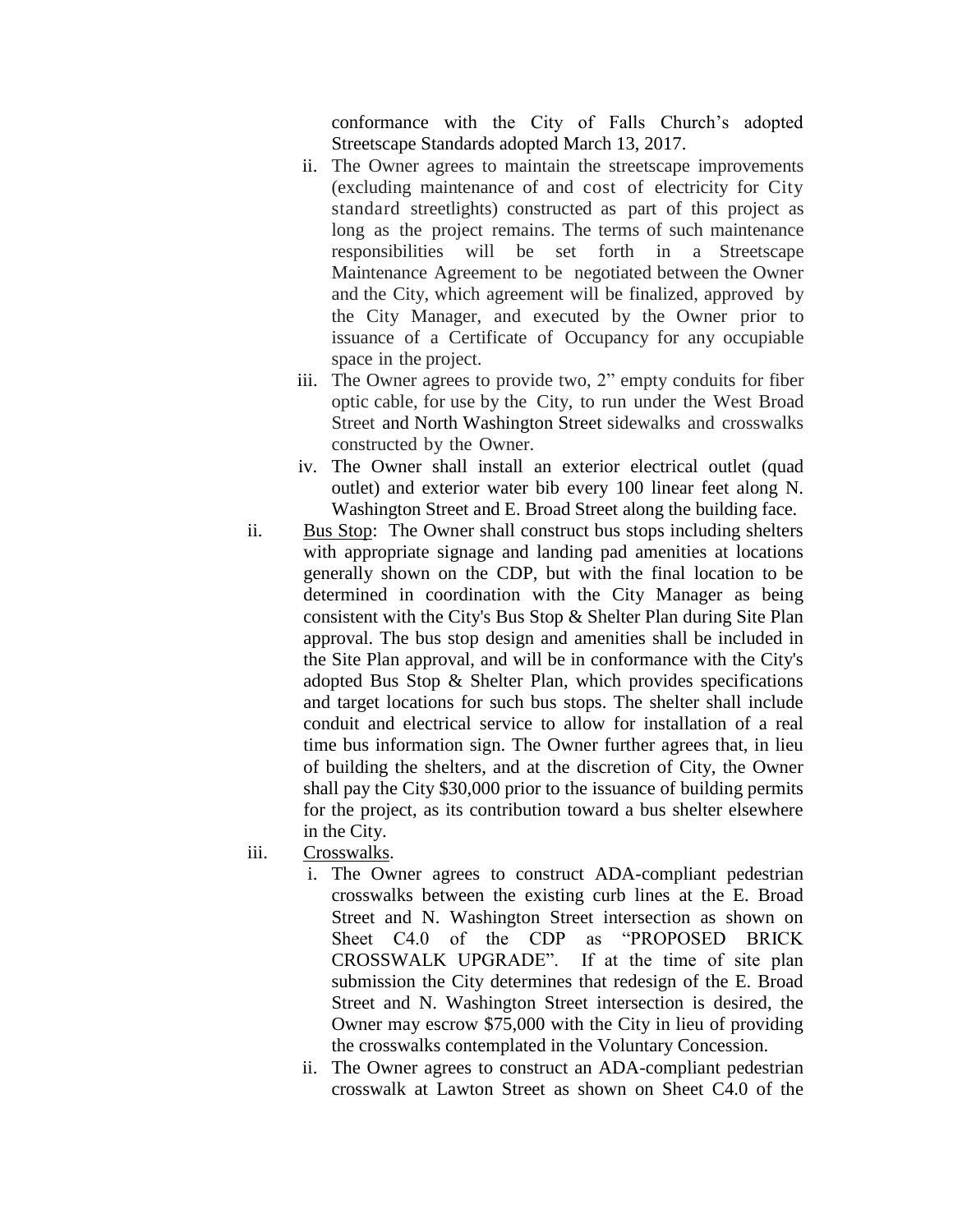### CDP as "PROPOSED BRICK CROSSWALK".

- 6. Schools Capital Cost Contribution: A voluntary contribution shall be made to the City of Falls Church to offset school capital costs. The developer agrees to voluntarily contribute \$7,511 for each of the market rate rental apartments to offset school capital costs. Half of the total contribution shall be paid at the time of the issuance of the first residential certificate of occupancy. The second half of the total contribution shall be made prior to issuance of the  $147<sup>th</sup>$  residential certificate of occupancy.
- 7. Public Safety
	- i. Public Safety Radio: The Owner agrees to ensure that all buildings and parking garages on the Subject Property are constructed in a manner that permit public safety radio signals to be transmitted and received throughout all areas within the building and from those areas to all outdoor areas of the property that is the subject of the Special Exception. The Owner will install the necessary equipment and, with at least five days' notice to the City Manager, perform a radio transmission test upon completion of the project, but prior to issuance of the first Certificate of Occupancy, in order to establish that there exists the ability to transmit and receive public safety radio signals from the interior of the building and parking garages, including the subterranean levels. The Owner agrees to permit the City Manager or his designee to be present at the site during the tests and to verify the results. Should the test fail, the Owner will find and implement a solution acceptable to the City so as to resolve the problem with 90 days of the test.
	- ii. Life Safety: The Owner agrees to provide:
		- i. Emergency Generator: Natural gas, or other approved power supply, generator sized to accommodate the following loads all at one time for the Subject Property:
			- 1. Fire Alarm System
			- 2. Fire Pump, if equipped
			- 3. Emergency Hall and Exit Lighting
			- 4. One Elevator for the Multifamily Use and One Elevator for the Office Use.
			- 5. Domestic Water Pumps, if equipped, and
			- 6. Sump Pumps.
		- ii. Fire command center with control and annunciation of elevators, generator, fire pump, and HVAC systems, including a separate cooling system for the command center.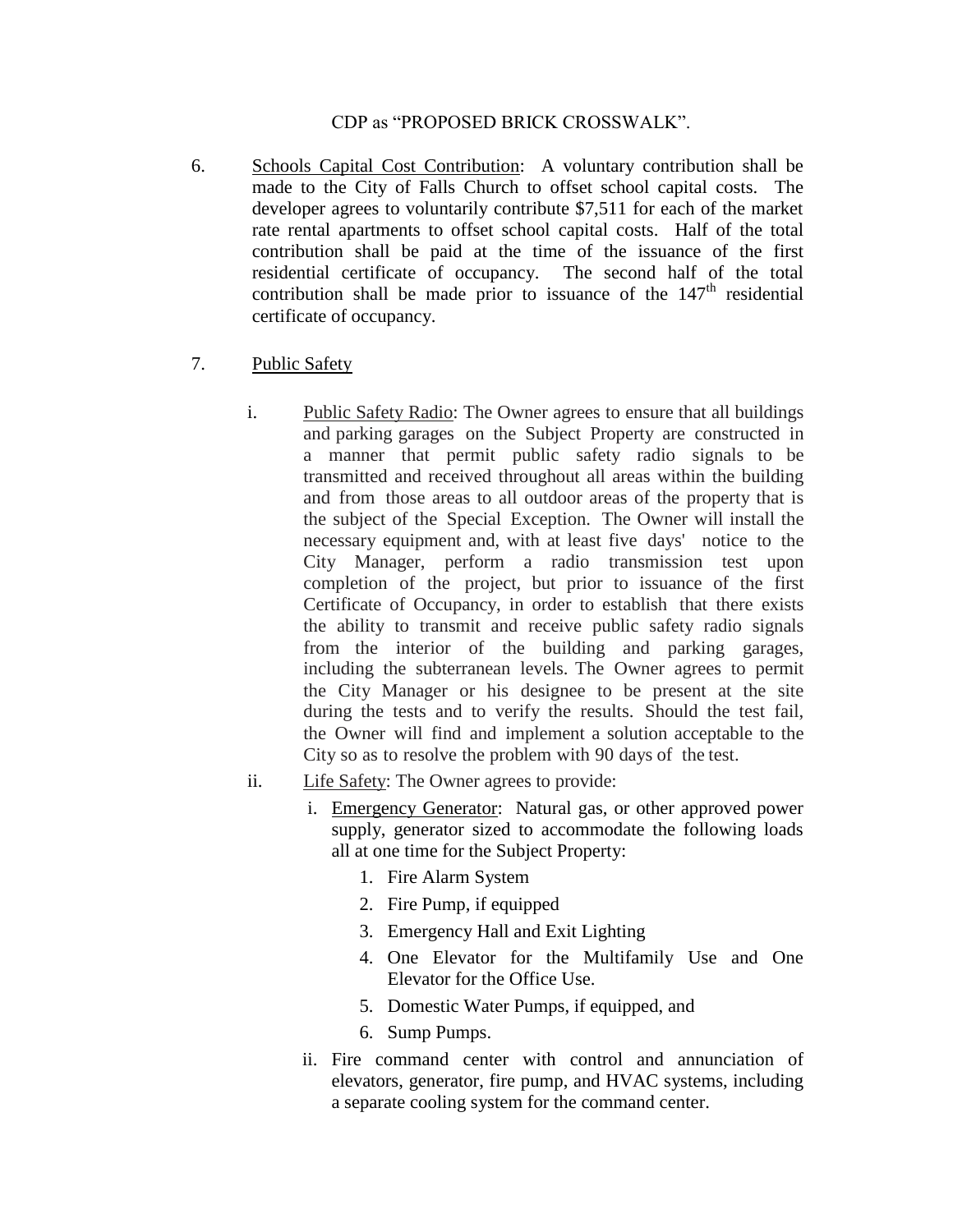- iii. Automatic smoke detection for utility and other rooms not typically occupied.
- 8. Parking Garage. The Owner shall permit paid public parking within the parking garage. Prior to issuance of the first certificate of occupancy for the development, the Applicant shall submit a parking management plan (the "Parking Management Plan") to the City Manager for approval. The Parking Management Plan shall include minimum hours of operation for the paid public parking that take into account hours of operation for uses in the immediate vicinity of the project, operational details regarding control gates and payment systems, and the number and location of parking spaces open to the public. The initial hours of operation for paid public parking shall be between 6:00am and 10:00pm Monday through Thursday, 6:00am and 12:00am Friday, 7:00am and 12:00am Saturday, and 7:00am and 10:00pm Sunday. However, the Owner may modify the hours of operation with the written approval of the City Manager. Outside of the hours of operation, members of the public may not enter the garage, but anyone parked in the garage may exit at any time.
- 9. Transportation Demand Management (TDM) and Parking Management Plan. The Owner agrees to develop and implement a TDM program as referenced in the Transportation Management Plan that was submitted with the special exception application. The Owner agrees to obtain the City Manager's approval of the TDM program as meeting the standards of this VC and as likely to achieve the goals listed below, before site plan approval. The Owner agrees to implement the TDM program and Parking Management Plan, together, in a way that achieves the goal of reducing the number of PM peak hour vehicle trips for multi-family and office by 25 percent from ITE Trip Generation Model predictions. The TDM program will include a list of infrastructure and incentives to be provided as well as monitoring programs and additional techniques to be administered in the event performance goals are not achieved. In addition, the TDM program will categorize infrastructure, techniques and incentives (hereafter collectively referred to as "elements") as falling into one or more of four categories: (1) Site Design, Infrastructure and Options; (2) Promotion, education and incentives; (3) Monitoring and Enforcement; and/or (4) Adaptive Management. The Owner agrees to work with the City Manager to reach agreement as to how the elements will be used at any given time. The TDM program will conform to these documents and the CDP and will be finalized and approved as part of the Site Plan process.
- 10. N. Washington Street Median Break. The Owner shall diligently pursue approval and construction of a median break on N. Washington Street in the location shown on Sheet C4.0 of the CDP as "POTENTIAL MEDIAN BREAK SUBJECT TO VDOT AND CITY APPROVAL"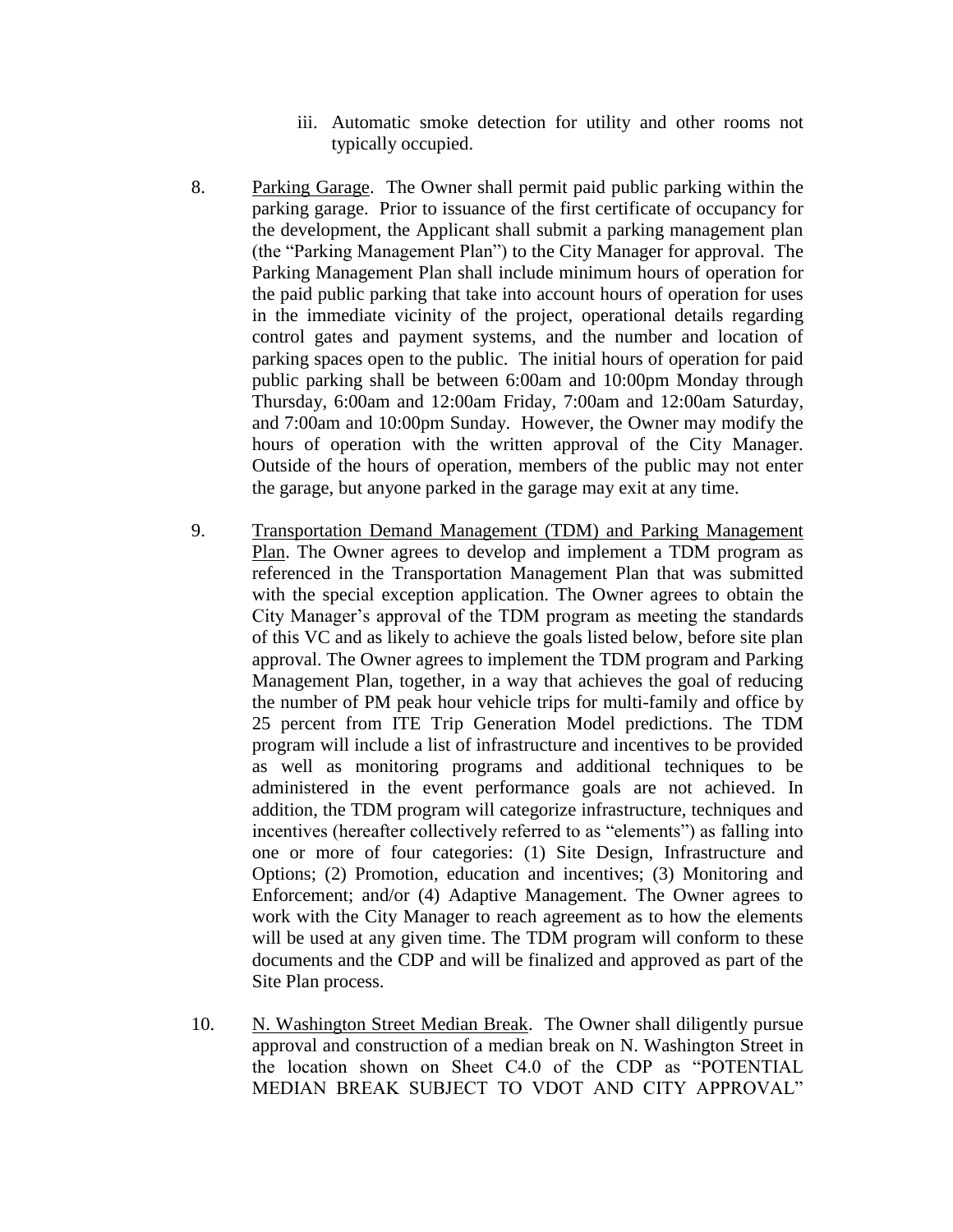prior to removal of the existing surface parking on the Subject Property. The proposed improvement is limited to removal of the existing median, milling and repaving of disturbed areas within the N. Washington Street ROW, and installation of any required traffic control signage (but not a traffic signal). The Owner shall continue to coordinate with the City on a combined application to VDOT for all approvals necessary to construct the median break. Failure to obtain VDOT approval, despite diligent efforts, shall not prevent the Applicant from obtaining site plan approval, building permits, or certificates of occupancy for the Subject Property.

- 11. Environmental Improvements:
	- i. Green Building Criteria: The Owner agrees to diligently pursue a project design such that a Leadership in Energy and Environmental Design ("LEED") Accredited Professional ("LEED AP") can and will certify that the project is likely to yield the points necessary to achieve status of LEED Gold under LEED v4. However, if achievement of LEED Gold cannot be economically achieved, the LEED AP shall certify that at a minimum the project will achieve LEED Silver under LEED v4. Prior to site plan approval, the Owner will provide the City with a LEED checklist as prepared by a LEED AP showing economically reasonable diligent pursuit of LEED Gold certification, but at a minimum LEED Silver certification. Following completion of construction and occupancy, and in accordance with LEED guidelines, the Owner will prepare the necessary documentation to seek official LEED certification from the U.S. Green Building Council. Prior to the issuance of first certificate of occupancy, the Applicant will post a \$50,000 bond or letter of credit for the building which includes terms approved in advance by the City Manager to assure the City that the Owner will satisfy its obligations under this paragraph to achieve at least LEED Silver certification. If the building achieves the intended LEED certification within three (3) years after issuance of a certificate of occupancy for the last residential unit, then the associated bond or letter of credit will be released by the City. If the project does not achieve the intended LEED certification within three (3) years after the issuance of the last certificate of occupancy, the City will redeem the associated bond or letter of credit for City environmental improvements at the project location and/or vicinity with the scope at the City's sole discretion. The Owner reserves the right to utilize an alternative green building rating system, subject to approval by the City of that rating system.
	- ii. Future Solar Panels: The Owner agrees to aggregate rooftop mechanical systems to the best extent possible, and to take into consideration the possibility that in the future an opportunity may arise for installation of rooftop solar panels to capture solar energy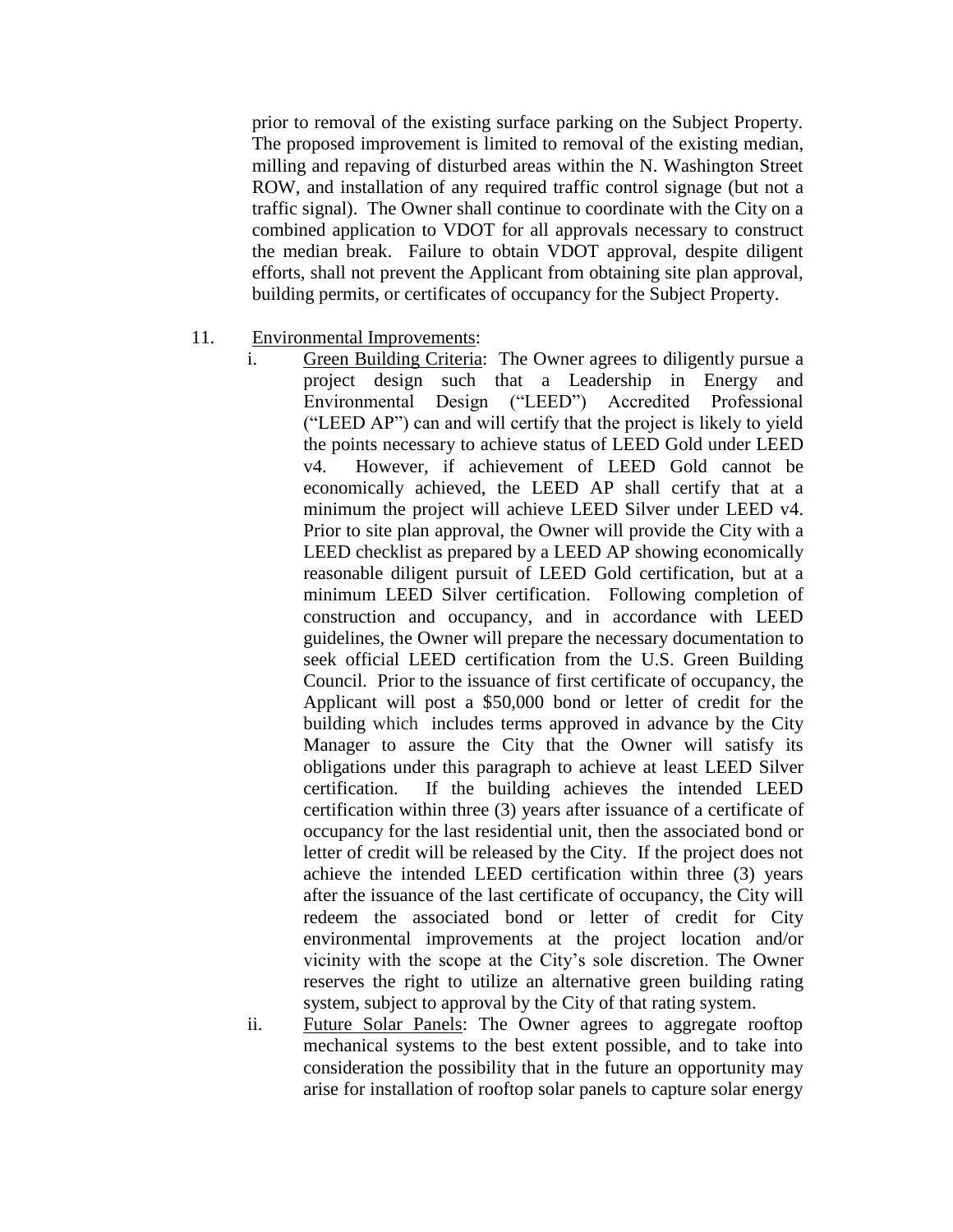to be sold to the grid. In such future event the Owner agrees to a good faith evaluation of the feasibility of allowing the installation of solar panels for providing solar energy to the grid; provided however, the Owner reserves the right for the future installation of solar panels to provide solar energy to be consumed exclusively by the project.

- iii. Electric Vehicle Charging Station: The Owner agrees that a minimum of five charging stations for electric vehicles will be provided in the project parking garage. The Owner further agrees to provide conduit for the future installation of five additional charging stations for electrical vehicles. The location of the charging station will be determined at Site Plan Approval.
- iv. Sanitary Sewer Capacity: The Owner agrees to conduct a sewer capacity analysis by a qualified engineer to an extent determined by the Director of Public Works, but not more than 1000 feet downstream of the project in any direction. During Site Plan the Owner and Public Works will determine if any sanitary sewer improvements are necessary to alleviate capacity concerns identified after development flows are modeled. The design and construction costs to perform necessary improvements (excluding capacity analysis) will be determined during Site Plan approval. The Owner agrees to design and construct the system improvements. The City will waive part or all of Sewer Availability fees in an amount equal to the verified costs of design and construction of said improvements.
- v. Storm Drainage and Runoff: The Owner agrees to provide storm water management in conformance with that shown on the CDP.
- vi. Stormwater Fund Contribution: The Owner agrees to contribute \$20,000 to the City's Stormwater Fund for the sole purpose of future planting of trees and other vegetation in the Tripps Run watershed, such as rain gardens or streetscape plantings, as approved by the City Arborist.
- vii. Installation of Vegetation: The Owner agrees that the vegetation installed for the project will consist of native and regionally adapted species with a majority being from the City's list of recommended plants. Final sizes, species and placement will be determined at Site Plan Approval. Plant materials shall be at least the following sizes at installation:
	- i. Evergreen trees (8 to 10 feet in height at planting)
	- ii. Shade trees (minimum 3.5 inch caliper, 16 feet in height at planting on W Broad Street and minimum 2.5 inch caliper otherwise)
	- iii. Shrubs (minimum 24 inches)

The timing of installation of vegetation shall be determined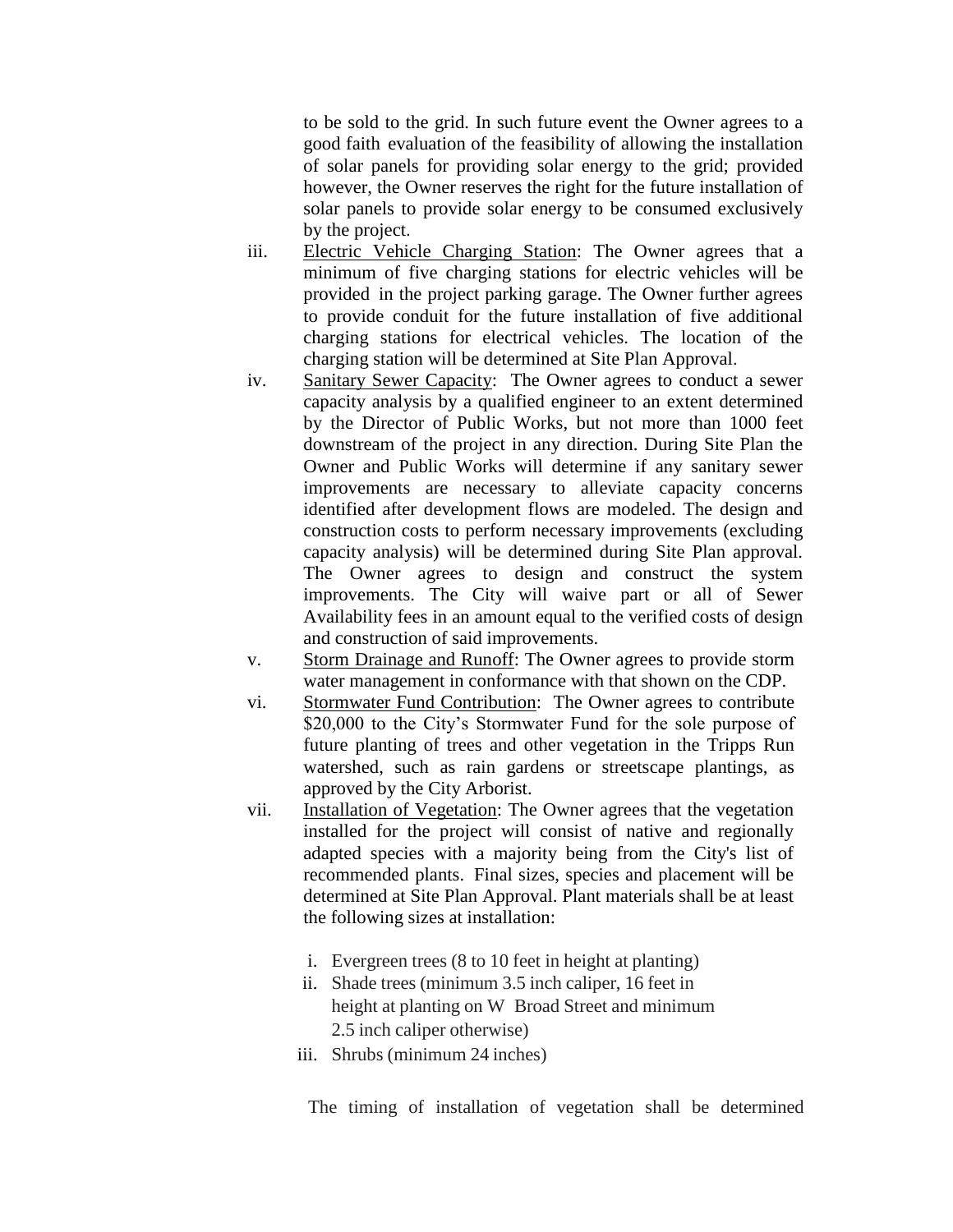during the Site Plan Approval. The City Arborist may allow modification to the timing of installation based on the planting season, availability of plant materials, or weather, which may not permit installation of plant materials and/or street trees by the required timing.

- 12. Affordable Housing Contribution: The Owner agrees to provide affordable housing on the following terms:
	- i. The Owner will provide affordable dwelling units ("ADUs") in the project equal to six (6) percent of the total number of dwelling units (rounded up to the nearest whole number) actually constructed. The proportion of ADUs will follow the same proportionate mix for the market rate units in the project. Subject to approval by the City Manager, the Owner reserves the right to provide ADUs in the project equal to five (5) percent of the total number of dwelling units (rounded up to the nearest whole number) actually constructed with 50% of the ADUs as efficiency units and 50% of the ADUs as two-bedroom units. The ADU size will be in keeping with the typical unit size in the project for each similar unit type. The ADUs will be dispersed throughout the project. If the Owner provides parking for marketrate units, the Owner shall provide at least one parking space for each comparable ADU unit. If a parking fee is imposed, the same parking fee shall apply to comparable ADU units. The Owner shall have the right to require the payment of security deposits and other deposits or fees for ADU units that are also charged to market-rate Units with the exception of amenities fees. Tenants of the ADUs shall have access to the same amenities as market rate tenants.
	- ii. The Owner agrees to record Restrictive Covenants among the land records of the Clerk of the Circuit Court of Arlington County, which shall define terms and conditions of the ADUs as such terms and conditions are agreed to in these Voluntary Concessions regarding issues including, but not limited to, price control periods and owner/renter occupancy and the matters agreed to in these voluntary concessions. These Covenants shall run with the land and be an encumbrance on the ADUs. The Covenants shall be recorded with the City's land records in Arlington County, and evidence of such recordation will be provided to the Zoning Administrator before a Certificate of Occupancy is issued for any dwelling unit in the project.
	- iii. The Owner will rent the ADUs directly or through its designated agent to qualified tenants, as determined by the City. The City will regulate and establish ADU qualification priorities.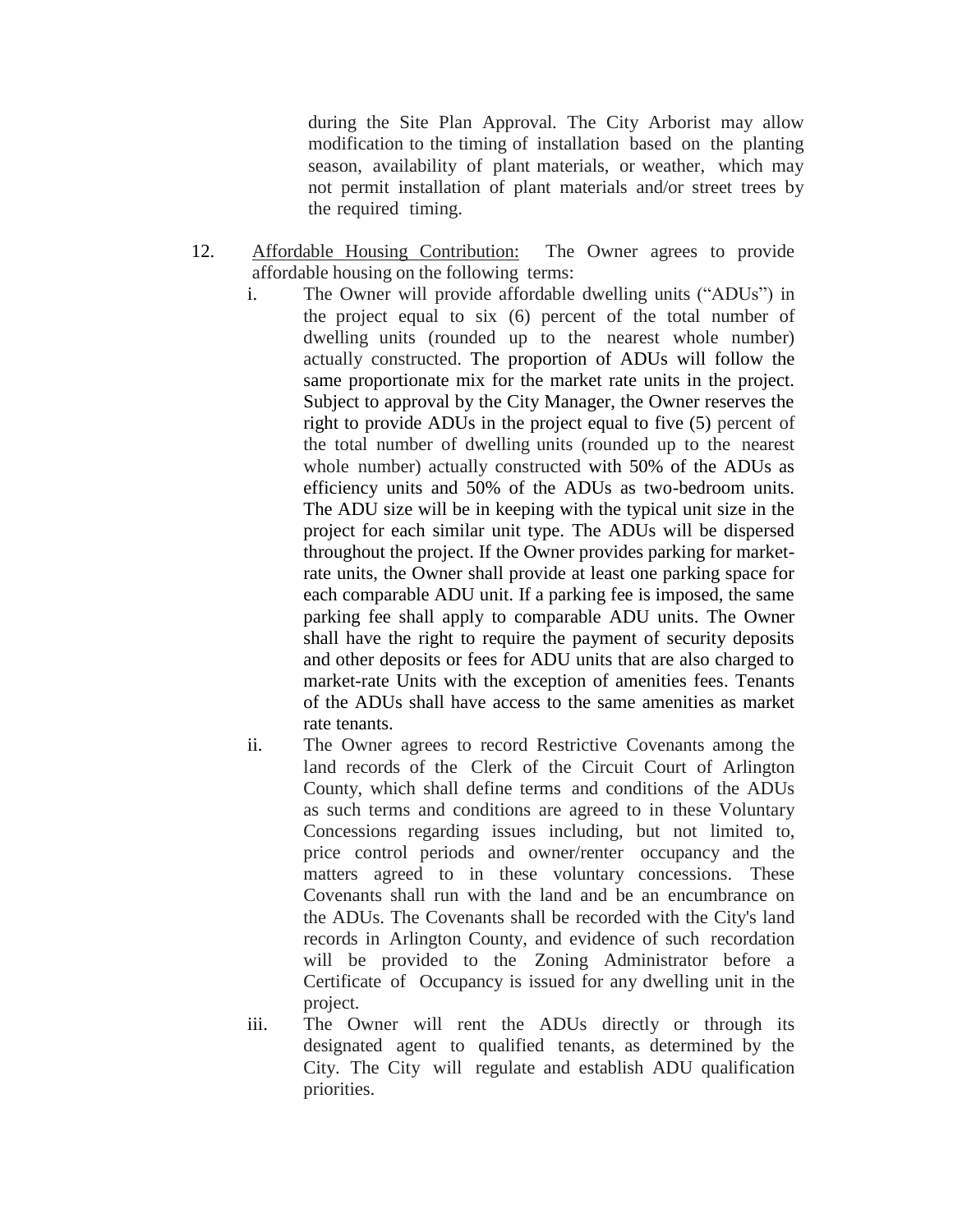- iv. The monthly rent for the ADUs will be set by the Housing Commission with reference to the U.S. Department of Housing and Urban Development ("HUD") Washington Primary Metropolitan Statistical Area ("PMSA") area median household income ("AMI"). The ADU's shall be offered for rents that are affordable to households whose income is no more than 60% of HUD PMSA AMI. Such rents, subject to changes permitted by this **Voluntary Concession 9(iv)** will be in effect in perpetuity. ADU monthly rent shall include an additional amount as calculated by the percentage increase in AMI, but not less than the original ADU monthly rents listed above.
- v. If any ADU rental units are marketed for sale as individually and separately owned condominiums within 20 years after the certificate of occupancy is issued for the residential building, then such ADU units will become home ownership units subjected to the conditions in **Voluntary Concession 9(vi-vii)** below. The City will be notified a minimum of 120 days prior to the sale of the first ADU condominium unit. All ADUs that the Owner desires to sell will be made available for sale within 6 months after the 120 notice. Tenants of individual ADU units will be given the right to purchase their individual unit at prices established under **Voluntary Concession 9(vii)**. ADU tenants opting not to purchase will receive relocation benefits from the Owner as outlined in the City of Falls Church Voluntary Relocation policy.
- vi. If sold as a condominium, the Owner agrees to use commercially reasonable efforts to reduce and minimize condominium fees for such ADUs as allowed by the Virginia Condominium Act and applicable law. Upon written notification by the Owner (as outlined by the City) that an ADU is available for sale, the City or its designee will have the right of first offering to purchase the for-sale ADU for a 60-day purchase offer period following delivery of such written notification to the City Manager. In the event the City does not exercise such right to purchase the ADU or ultimately to close on the sale of the ADU, the ADU shall be offered for sale exclusively to City qualified and designated non-profit organizations for a period of 30 days.
- vii. In the event that the ADU is not sold as outlined above, the Owner will be entitled to sell the ADU without further restrictions at market rate. Net sale proceeds received by the Owner in excess of the ADU price will be divided equally between the City and the Owner. The Owner agrees that the ADU sales price will be set by the Housing Commission with reference to the HUD PMSA AMI at a sales price that are affordable to households whose income is no more than 65%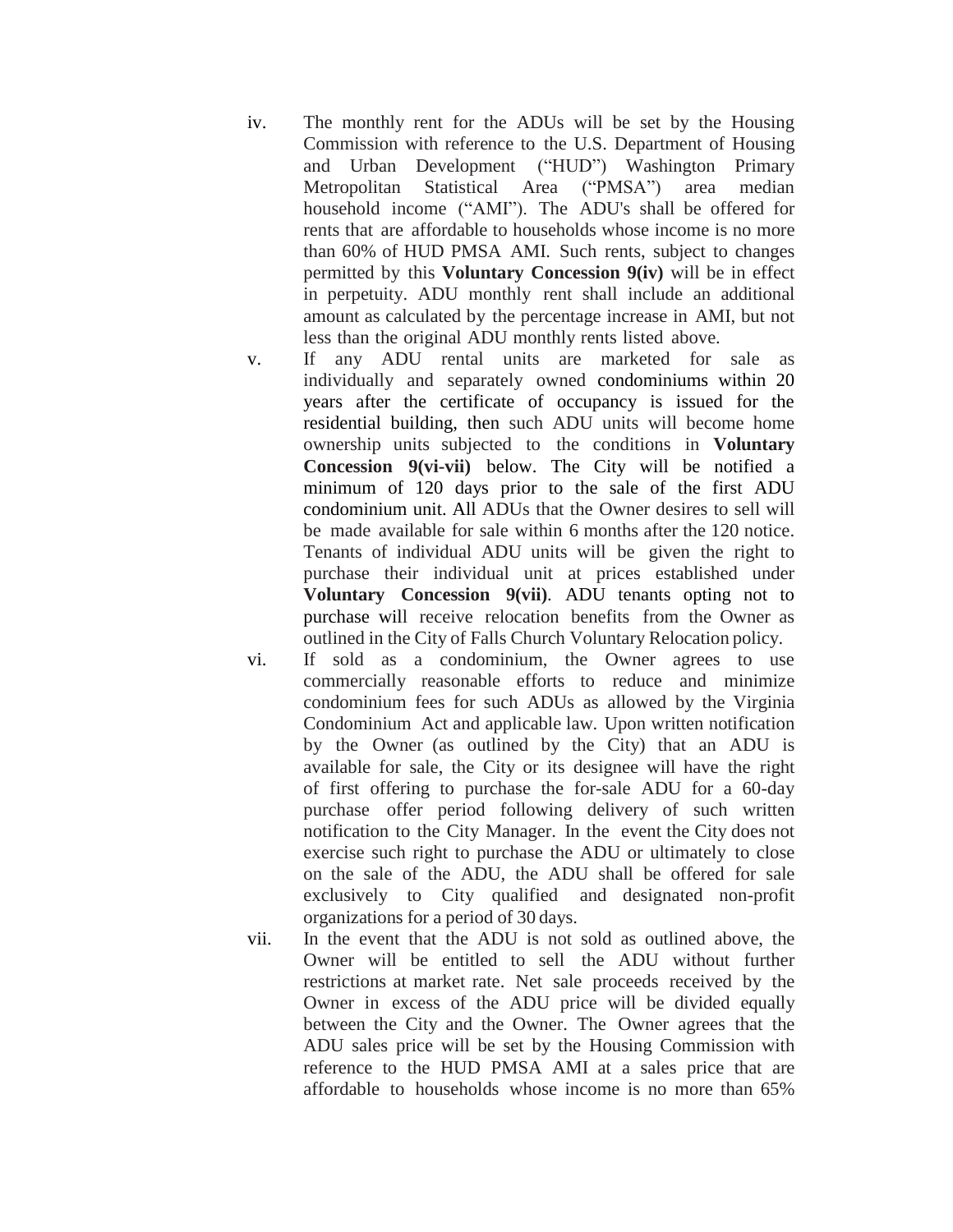of HUD PMSA AMI.

- viii. The ADU sales price will include an additional amount as calculated by the percentage increase in HUD median income at the time building permits are issued, but not less than the original sales prices listed above. The limitations on sale of ADUs will apply for a period of twenty years following the initial sale and with resale within that first twenty years of each subsequent ADU owner's date of purchase.
- ix. ADU tenants/owners will have the same duties, rights and privileges as all other tenants/owners in the project, except as such ADU duties, rights and privileges are expressly altered by these voluntary concessions.
- x. A minimum of one of the ADU units shall be accessible as defined by federal law. Additionally, as provided by federal law, all ADU and market-rate units shall be ADA adaptable.
- xi. The Owner will comply with all applicable fair housing laws.
- 13. Libraries, Parks and Recreation. In return for various benefits to the Owner granted through the special exception process and to ameliorate the reduction of open space in the City and increase in residents resulting from the Special Exception Approval, the Owner agrees to increase the sustainability of its project by contributing to the City's libraries and parks. The Owner agrees to provide a contribution to the City of \$500 per residential unit (excluding ADUs) in support of community improvements and future planned upgrades to City libraries and City owned Parks in the area. The total contribution will be paid prior to issuance of the first residential certificate of occupancy.
- 14. Publically Accessible Amenities. During the site plan review process, the Owner shall prepare and submit for the City's review and approval a plan for managing public access to the plaza between the office and multi-family buildings and the residential building lobby (the "Public Access Plan"). The Public Access Plan for the plaza shall include wayfinding signage, permitted hours of public use, and processes and procedures for public and private events in the space (including a point of contact in charge of space). The Owner reserves the right to create rules and regulations for use of the space related to public safety and compatibility with the residential and office users of the building. The initial hours when the space is open to the public shall be 8:00a.m.- 9:00p.m. Sunday-Thursday and 8:00am-11:00pm Friday-Saturday. However, the Owner reserves the right to open the space to the public outside of those hours in its sole discretion. Further, the hours when the space is open to the public may be modified with the written approval of the City Manager. The Owner further agrees to maintain the public amenities at its own cost, but reserves the right to charge a fee to cover costs and expenses related to public and private events in the space.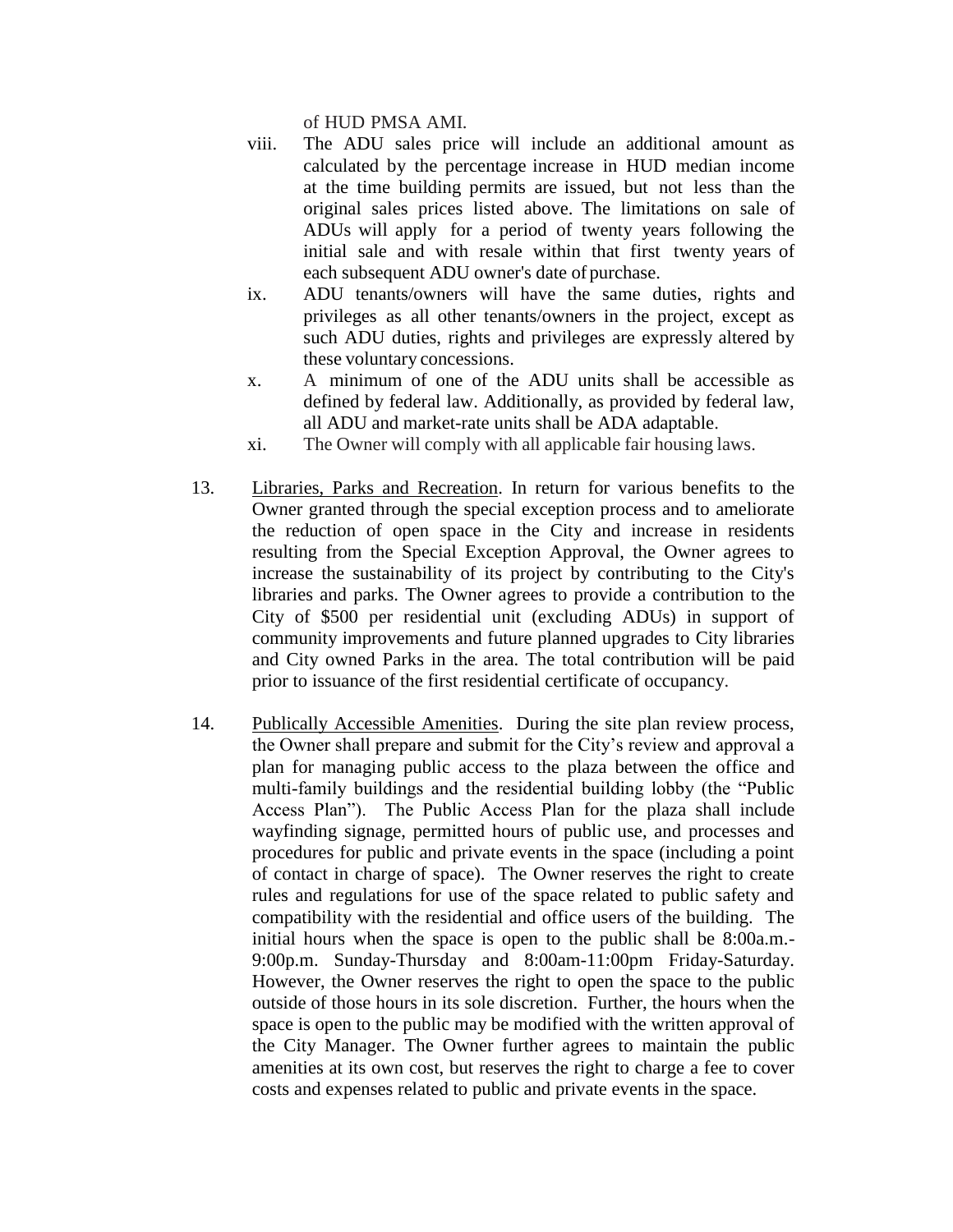- 15. Lighting: The Owner agrees that all exterior lighting for the Subject Property shall comply with the City Ordinances with respect to spill over to residential neighborhood north and east of the project, and exterior lighting shall be shielded and directed away from any adjacent residential property. The lighting plan for exterior lighting on Lawton Street will incorporate dark sky lighting principles in accordance with the standards of the International Dark Sky Association.
- 16. Lawton Street Improvements.
	- i. Balconies. Residential units facing the Lawton Street frontage and adjacent to the 107 Lawton Street property shall not have accessible balconies.
	- ii. Outdoor Seating. Outdoor seating at the intersection of E. Broad Street and Lawton Street shall be prohibited.
	- iii. Transformer Screening. The proposed transformers shown on the CDP shall be screened from view at the street level.
	- iv. Traffic Calming and Permit Parking. Prior to issuance of the first certificate of occupancy for the building, the Owner shall contribute \$50,000 to the City for its use in installing traffic calming measures on Lawton Street and creation of a parking permit program for residents of Lawton Street.
	- v. Signage. No project or retail signage will be installed on the Lawton Street frontage.
	- vi. Additional Landscaping. Prior to site plan approval, the Owner shall coordinate with the owners of 102 Lawton, 107 Lawton, and 201 E. Broad on additional screening landscaping on their properties. The final screening landscaping selected shall be contingent upon agreement by both parties and the written permission of the owners of 102 Lawton, 107 Lawton, and 201 E. Broad for the Owner to install the agreed upon landscaping.
- 17. Northern Façade
	- i. Garage Connection. The Owner shall apply for building code modifications to permit a pedestrian connection and ground floor openings connecting the parking garage to the adjacent City owned parking lot. If approved by the City, the Owner shall install said connections and openings. If the City denies the proposed building code modification, the Owner shall be relieved of the obligation to provide said connection and openings. Provision of the garage connection, northern plaza access, and pedestrian connection to N. Washington Street is contingent upon the Owner receiving all necessary easements from adjacent property owners, at no cost to the Owner, to permit the construction and use of said improvements.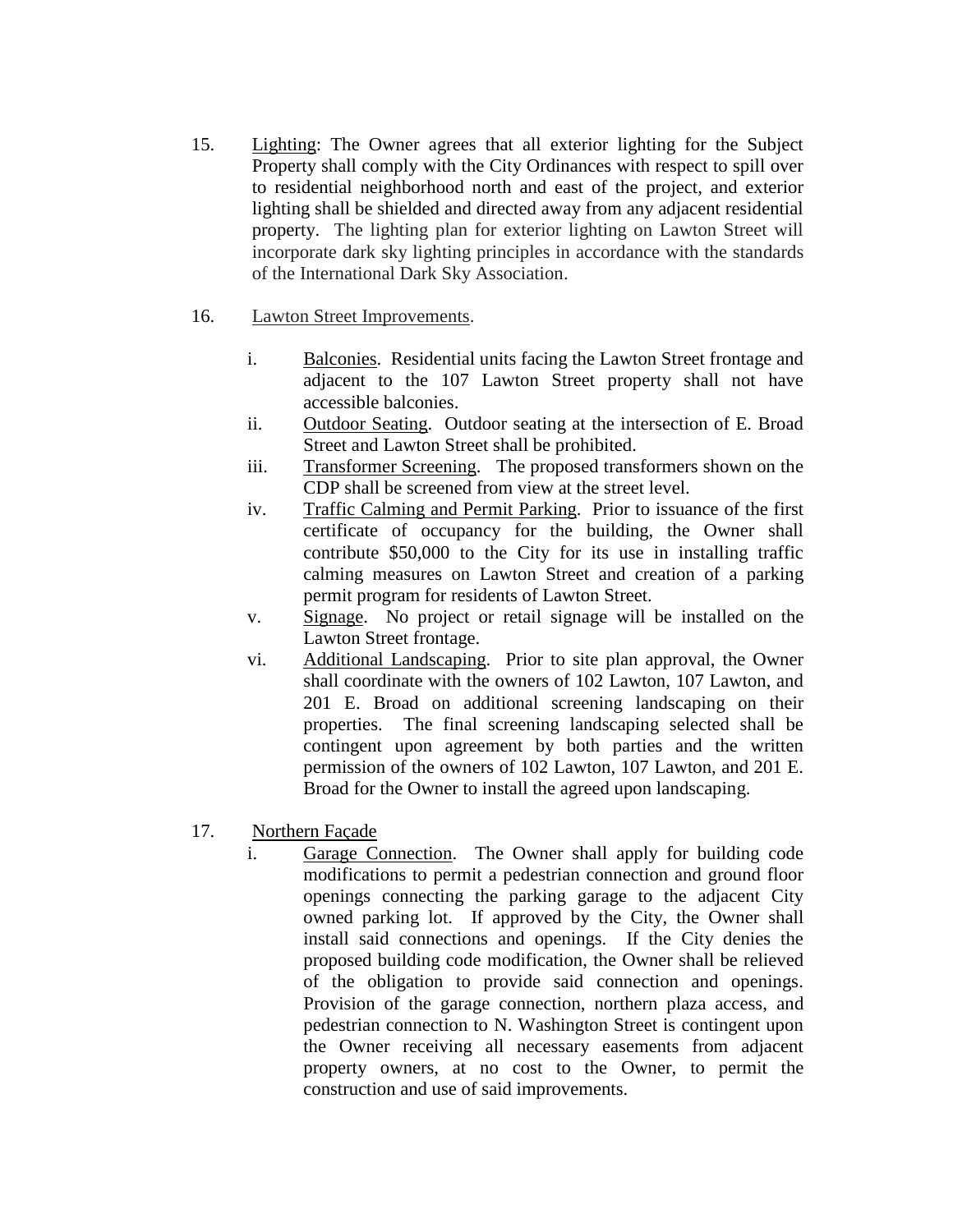ii. At-Risk Windows. The Owner shall apply for a building code modification to permit windows on the north side of the building in locations adjacent to the northern property line. If approved, said windows shall be at-risk and subject to removal at the Owner's sole cost if the adjacent property to the north is constructed.

## 18. Construction Management:

- i. Construction Parking and Staging Plan**:** Prior to issuance of any demolition and/or building permits the Owner agrees to prepare, submit, and obtain the City Manager's approval of a demolition and staging plan for the project. All demolition and construction of the project shall be done in conformance with the approved demolition and staging plan. Once a contractor has been selected for the project, the Owner will prepare a Construction Parking Plan and a Construction Traffic and Staging Plan to be enforced by the Owner for the entire construction phase of the project, and to obtain the City Manager's approval of the plan as providing sufficient parking or other transportation services for working to the site, and not having an adverse impact on traffic safety, prior to the issuance of any building permit for the project. The Owner acknowledges and agrees that violations of these Plans during construction can result in a Stop Work Order and other enforcement measures by theCity.
- ii. Community Liaison During Construction: The Owner agrees to identify a person who will serve as liaison to the community throughout the duration of construction. This individual shall be on the construction site throughout the hours of construction, including weekends. The name and telephone number of this individual shall be provided in writing to residents, property managers and business owners whose property abuts the site, and to the Zoning Administrator, and shall be posted at the entrance of the project. Once a contractor has been selected for the project, the Owner will work with the City staff to prepare a construction management plan. The plan shall include a construction parking plan, construction traffic and staging plan and other required plans for the life of the construction phase of the project. The plan must be approved by the City Manager, or City Manager's designee, prior to commencement of any work on the site, including demolition.
- iii. Excavation Monitoring**:** The Owner agrees to continuously monitor for soil movement and structural damage to adjacent structures during and after excavation for the project. Structures within a distance equivalent to or less than the depth of the excavation plus 10 feet, including at a minimum 107 Lawton, 201 E. Broad, 102 Lawton, 130 N. Washington and 124 N.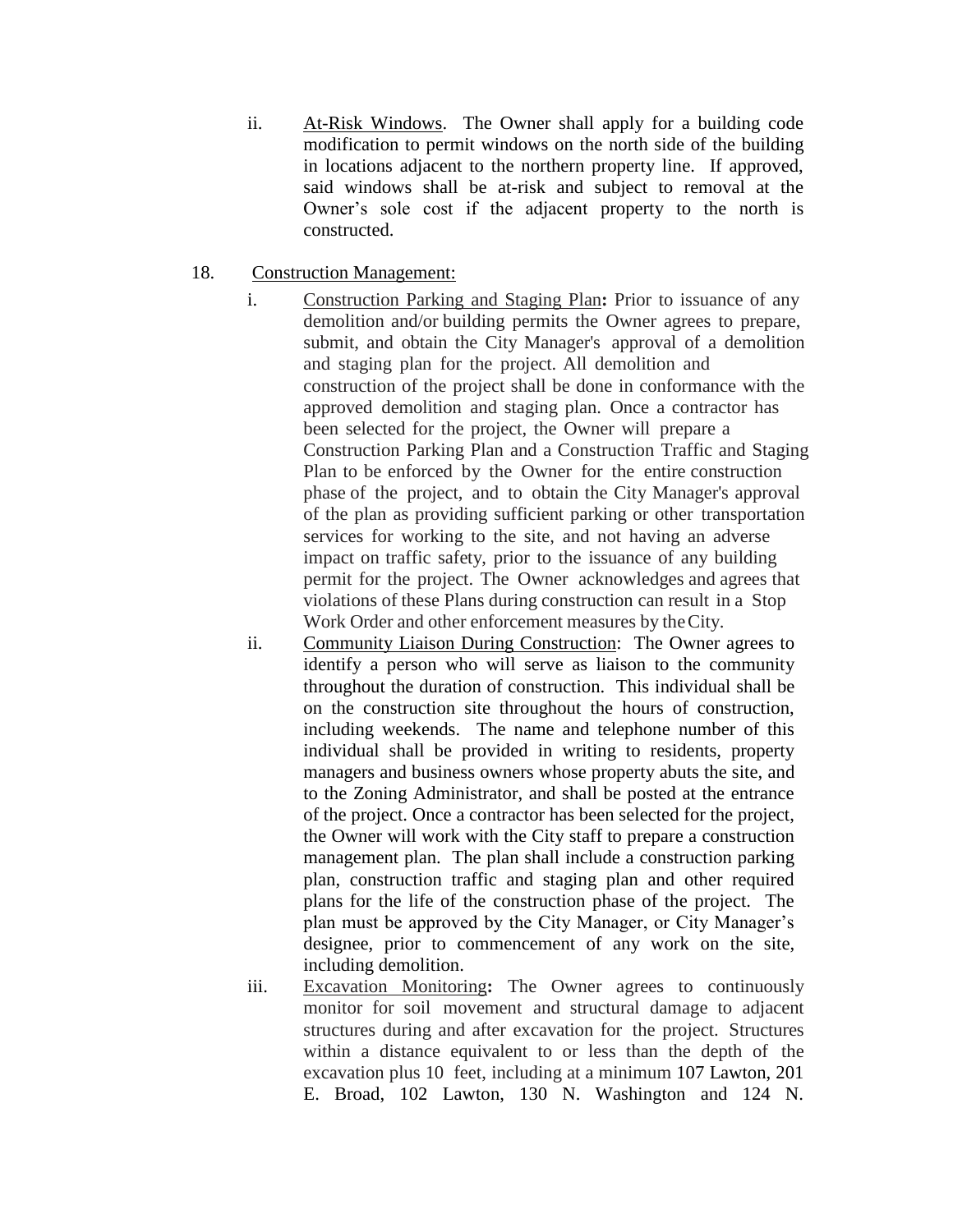Washington, will be surveyed by the Owner for predevelopment conditions and compared to post-development conditions. For such structures, the Owner agrees to provide insurance coverage for damage caused by excavations or construction activities, as independently verified by a third party engineering consultant provided by the Owner. In no way will this provision limit the liability of the Owner or its contractors for damages caused by constructionactivity.

- iv. Sidewalk Accessibility**:** The Owner agrees to maintain safe pedestrian walkways throughout construction and thereafter, and to ensure that such walkways are, at all times, separated from street traffic. Sidewalks shall not be completely closed on either side of the street, unless the City Manager or his designee approves such closing, after finding that the Owner (1) cannot reasonably provide such a pedestrian walkway, (2) will provide clear signs and access to the sidewalk on the other side of the street, and (3) will manage the closure so that the pedestrian walkway is not closed for more than 15 consecutive days.
- v. Pest Control and Plan**:** The Owner agrees to contract with a certified pest control company licensed to do such business in the Commonwealth of Virginia for a thorough extermination of any pests and/or rodents that may be present on the Subject Property and provide a containment plan prior to the start of demolition work and/or any other land disturbing activities, and throughout construction. The pest containment plan is subject to review and approval by the Building Official prior to issuance of a demolition permit.
- 19. Bicycle Storage: The Owner shall provide secure bicycle storage facilities consistent with those shown on the CDP for both residential and commercial uses of the project. The Owner agrees that should the City join a "Bike Share" program, the Owner will convey an easement, if needed, for the City to place a bike share facility at an appropriate site along the East Broad Street or North Washington Street frontage of the site.
- 20. City Parking Lot: Prior to issuance of the first certificate of occupancy for the project, the Owner shall install a new curb line along the southern lot line of the City parking lot, restripe impacted parking spaces, and install landscaping consistent with the improvements shown on the CDP. Improvements to the City lot are expressly contingent upon receipt by the Owner of all permissions and easements from the City, adjacent owners, and other parties that are necessary to complete the contemplated work.
- 21. Other terms and Conditions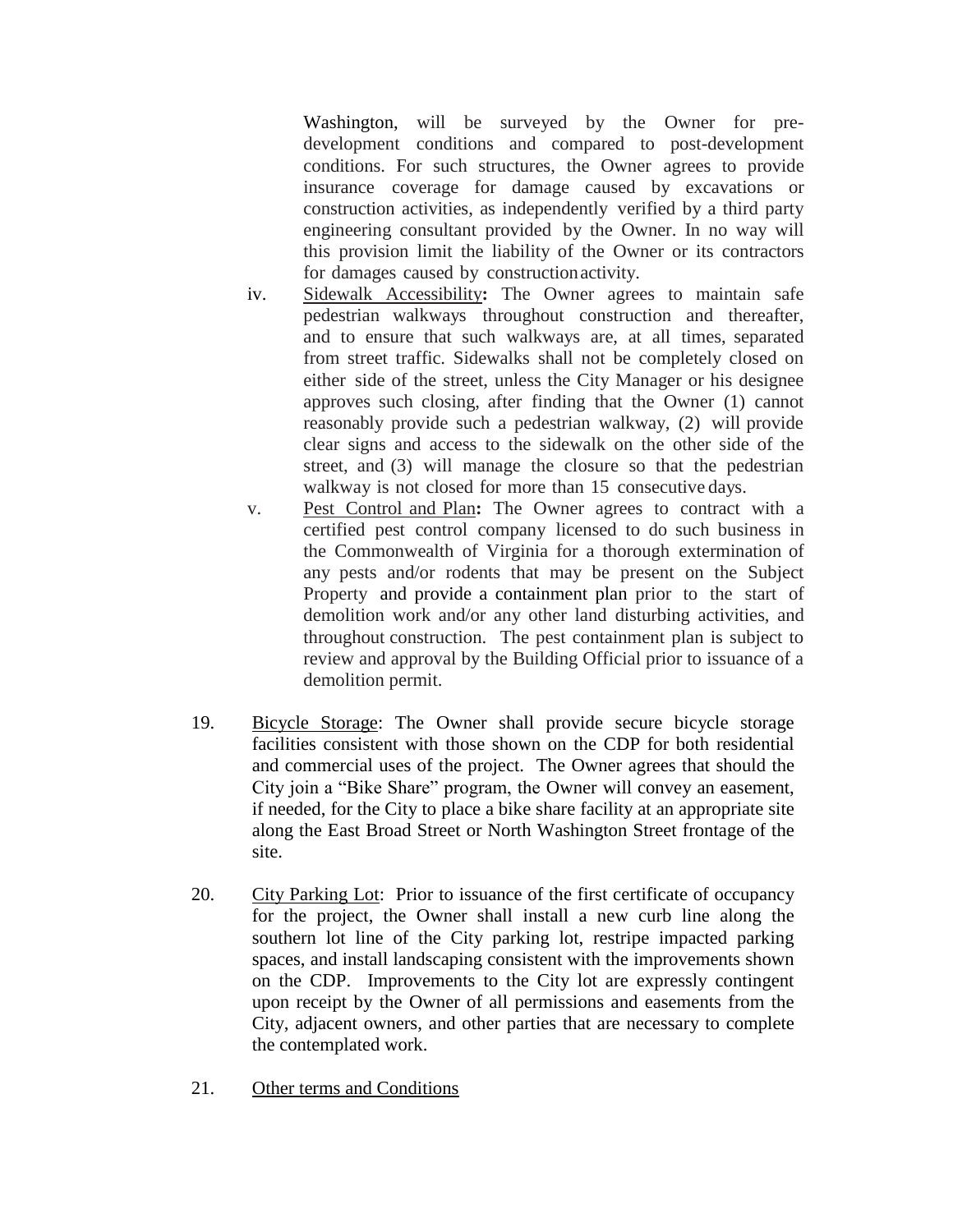- i. Owner acknowledges that the Special Exception as granted, run with the land and they are not transferable to other land.
- ii. Owner acknowledges that if granted, the Special Exception will be contingent upon the conditions noted above, and shall not relieve the Owner from compliance with the provisions of all applicant ordinances, regulations, or adopted standards.
- iii. Owner acknowledges that if granted, the Special Exception shall automatically expire, without notice, sixty (60) months after the date of approval unless the use has been established or construction has commenced and been diligently pursued, in accordance with Division 3. Section 48-90. (d), (6) of the City of Falls Church Zoning Ordinance.
- iv. Prior to approval of a final site plan in substantial conformance with these Voluntary Concessions and the CDP or upon expiration of the Special Exception, the Owner may continue to use the Subject Property and existing improvements for all permitted uses in the B-2 District, except residential, without triggering the commitments of this Special Exception and Rezoning. The current improvements and permitted uses shall be deemed conforming. The Owner may continue to maintain, repair, and upgrade the existing improvements, but shall be prohibited from expanding the existing improvements. Additionally, if prior to approval of a final site plan in substantial conformance with these Voluntary Concessions and the CDP or expiration of the Special Exception any or all of the existing improvements are destroyed or damaged by any casualty that is not intentionally caused by the Owner, it may, in the Owner's sole discretion, be reconstructed as it currently exists or may be developed in accordance with the CDP and Voluntary Concessions.
- v. Site plan approval is defined as approval of the site plan for the subject property by the Planning Commission. Owner shall apply within 90 days of that Site Plan approval for associated administrative staff approvals and related bonds using good faith efforts to complete these approvals in a timely manner. There may be consideration of one extension of three (3) months for the above timeframe at the discretion of the Planning Director/General Manager of the Department of Development Services (DDS).
- vi. The City of Falls Church Commissioner of Revenue and/or his designated staff shall be provided access to the residential portions of parking garage for inspection of window stickers related to personal property taxes for vehicles. In the event the access methods are changed or updated the Commission of Revenue shall be provided notice within thirty (30) calendar days.